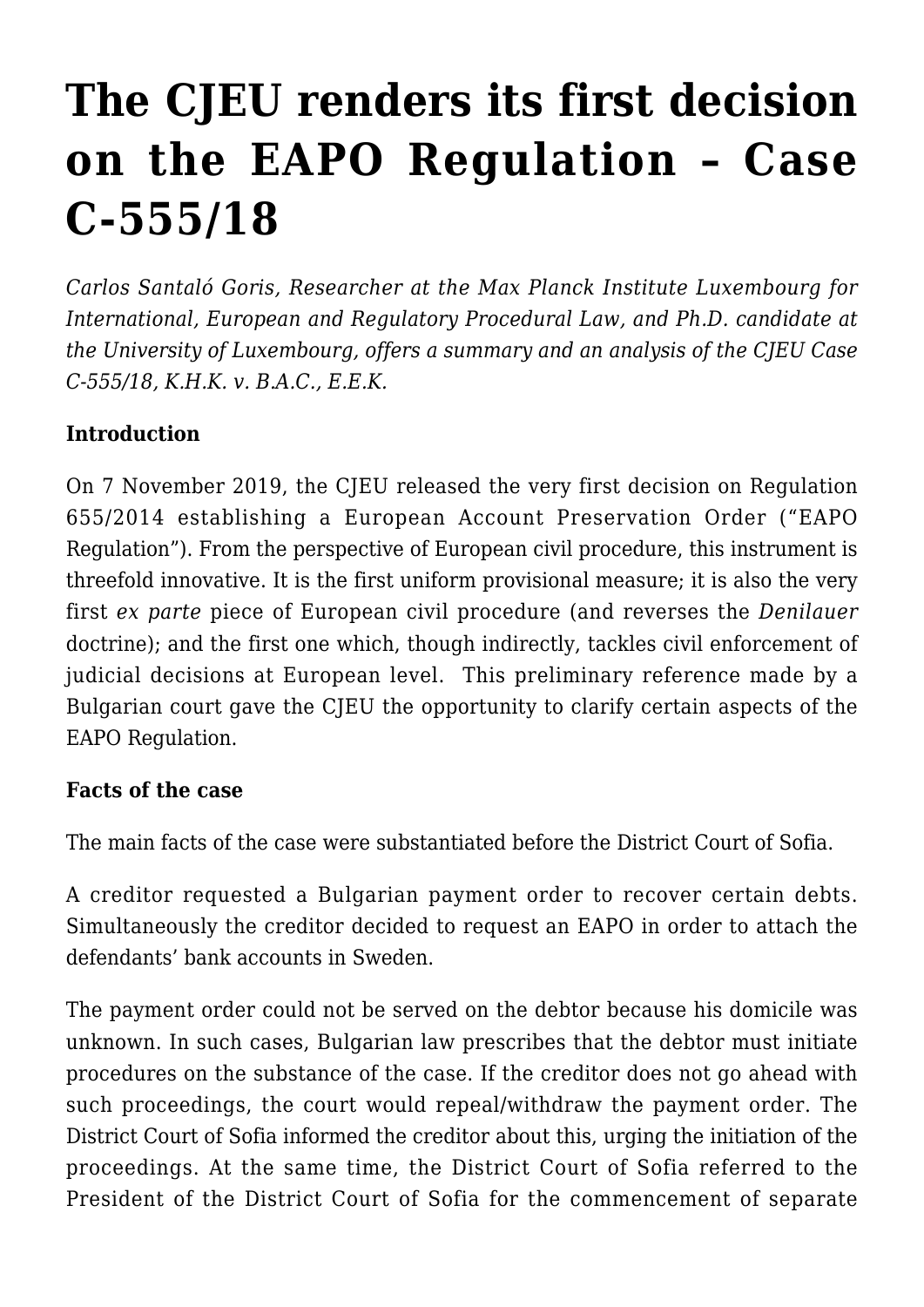proceedings. The President of the District Court of Sofia considered that, for the purposes of the EAPO Regulation, it was not necessary to initiate secondary proceedings. On the president's view, the payment order, albeit unenforceable, constituted an authentic instrument in the sense of the EAPO Regulation. The District Court of Sofia considered that the payment order had to enforceable to be considered an authentic instrument.

As a result of these opposing views the District Court of Sofia decided to refer the following questions to the CJEU:

- *Is a payment order for a monetary claim under Article 410 of the Grazhdanski protsesualen kodeks (Bulgarian Civil Procedure Code; GPK) which has not yet acquired the force of res judicata an authentic instrument within the meaning of Article 4(10) of Regulation (EU) No 655/2014 of the European Parliament and of the Council of 15 May 2014?*
- *If a payment order under Article 410 GPK is not an authentic instrument, must separate proceedings in accordance with Article 5(a) of Regulation (EU) No 655/2014 of the European Parliament and of the Council of 15 May 2014 be initiated by application outside the proceedings under Article 410 GPK?*
- *If a payment order under Article 410 GPK is an authentic instrument, must the court issue its decision within the period laid down in Article 18(1) of Regulation (EU) No 655/2014 of the European Parliament and of the Council of 15 May 2014 if a provision of national law states that periods are suspended during judicial vacations?*

# **The enforceability of the payment order**

The answer to the first question constituted the core of the judgment's reasoning. The Court examined if the "enforceability" was a precondition for the payment order to be considered an authentic instrument. As the Court rightly pointed out, the EAPO Regulation does not clearly state if the acts in question (judgments, court settlements, and authentic instruments) have to be enforceable (para. 39). In order to answer this question, the CJEU followed the reasoning of AG Szpunar in his [Opinion](http://curia.europa.eu/juris/document/document.jsf?text=&docid=216567&pageIndex=0&doclang=en&mode=lst&dir=&occ=first&part=1&cid=1797251) which is based on a teleological, systemic and historical interpretation of the EAPO Regulation (para. 41). In its teleological analysis, the Court stated that a broad understanding of the concept of title could undermine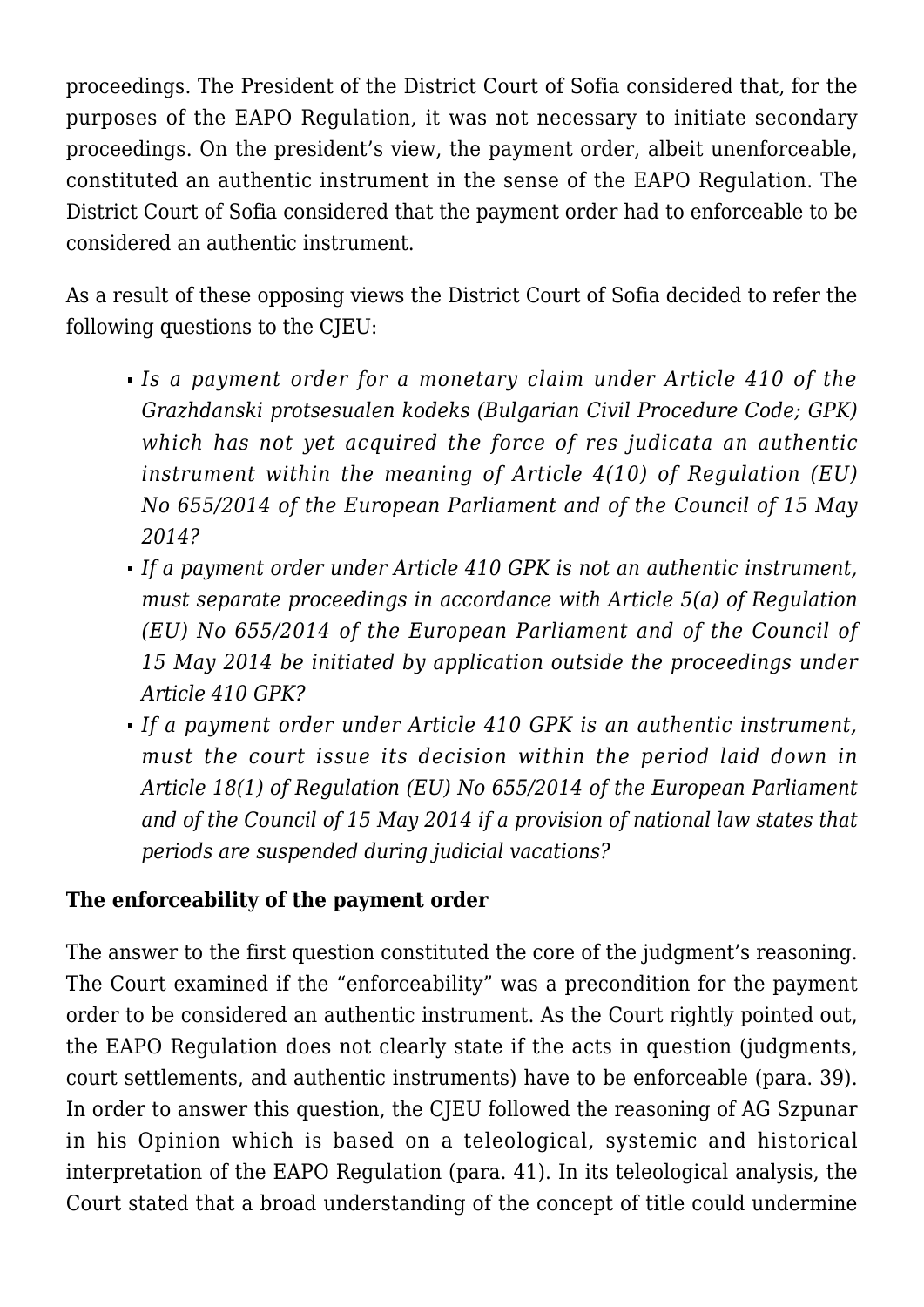the balance between the claimants' and the defendants' interests (para. 40). Creditors with a title do not have to prove, for instance, the likelihood of success on the substance of the claim (*fumus boni iuris*). Consequently, including creditors with a non-enforceable title in the more lenient regime would allow a larger number of creditors to more "easily" access an EAPO; ultimately favouring the claimant's position (para. 40). Concerning the systemic analysis, the CJEU referred to Article 14(1) of the EAPO Regulation. This provision is the only one in the EAPO Regulation which acknowledges certain rights to creditors with a nonenforceable title. In the Court's view, this was just an exception. For the rest of the cases, in which there is no such distinction between creditors with and without enforceable titles, only the former would be considered to fit the concept of title. Lastly, the historical analysis was based on the Commission Proposal of the EAPO Regulation. Unlike in the final text of the regulation, the proposal made a clear and explicit differentiation between the regimes applicable to creditors with an enforceable title, and those without one. Creditors without an enforceable title were subject to further prerequisites (e.g. satisfaction of the *fumus boni iuris*). A reading of the final text in the light of these *travaux préparatoires* might suggest, on the Court's view, that the current differentiation between creditors is also based on the enforceability of title. On this basis, the CJEU concluded that the title necessarily had to be enforceable, in order for an act to be considered an authentic instrument.

### **Autonomous definition of "substance of the claim"**

In the second question, the Bulgarian court asked if, in the event that the payment order were not an authentic instrument, it would be necessary to initiate separate proceedings on the substance of the claim. Preservation orders can be requested before, during, or after proceedings on the substance of the claim. Those creditors who request a preservation order *ante demandam* have a deadline of "30 days of the date on which [they] lodged the application or within 14 days of the date of the issue of the Order, whichever date is the later" (Article 10(1)) in which to initiate proceedings on the substance of the matter. It is not clear what should be understood by "proceedings on the substance of the claim". Recital 13 of the EAPO Regulation, though not a binding provision, states that this term covers "any proceedings aimed at obtaining an enforceable title". In the present case, the creditor obtained a payment order. Nevertheless, such order did not become enforceable because it could not be personally notified to the debtor.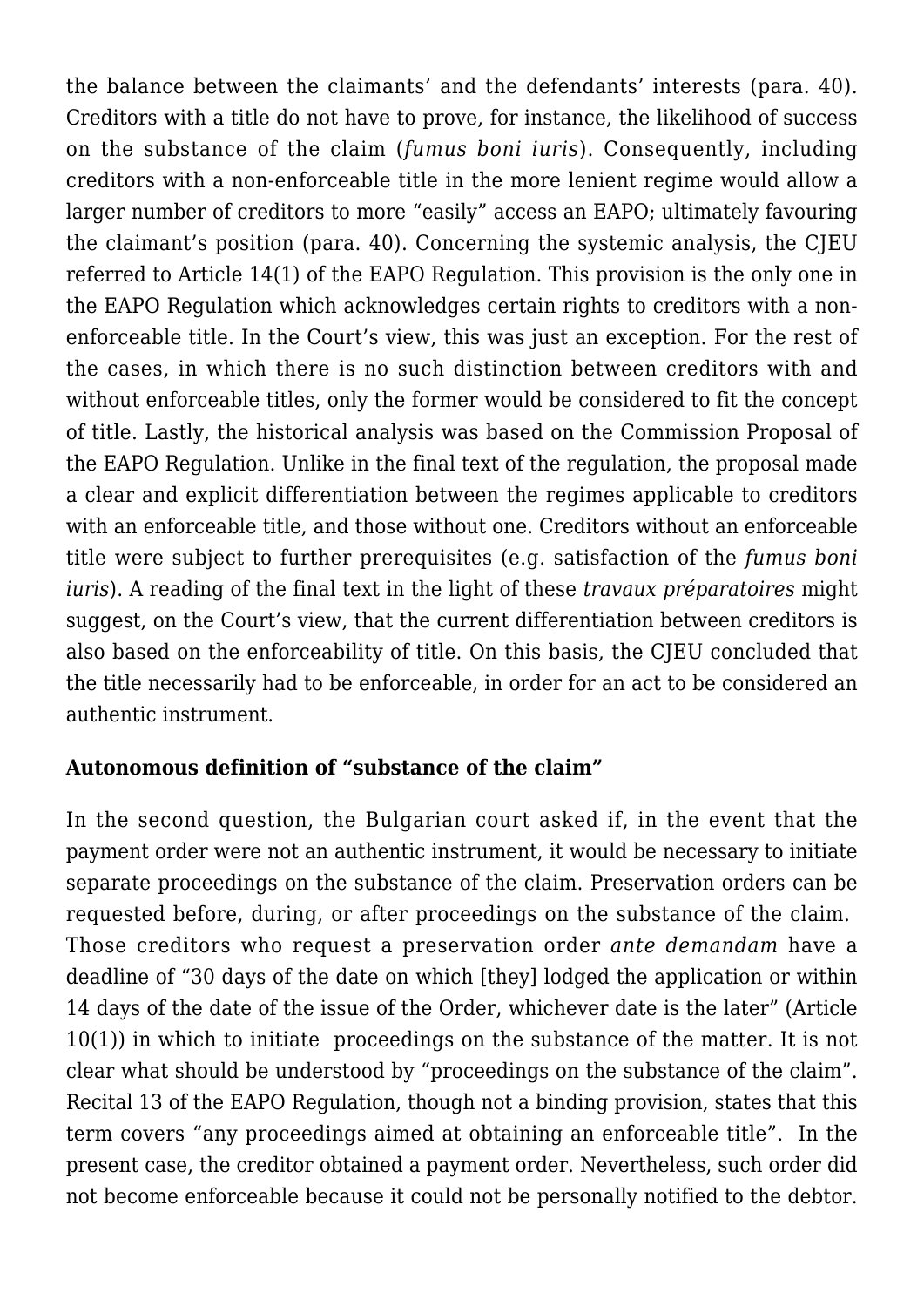The only option left to the creditor was to initiate separate proceedings to pursue the claim. In the event that the creditor did not initiate the proceedings, the payment order would be set aside by the court. In the present case, it was not clear whether the first proceedings by which the creditor obtained a payment order, or the secondary proceedings necessary to maintain the payment order were the proceedings on the substance of the matter. The CJEU relied on the "flexible" interpretation contained in Recital 13. The Court considered the "initial" proceedings in which the creditor obtained a payment order to be proceedings on the substance of the claim. Therefore, for the purposes of the EAPO Regulation, it was not necessary to initiate secondary proceedings.

# **Time limit to render the decision on the EAPO application**

Finally, the CJEU addressed whether a judicial vacation could be considered an "exceptional circumstance" (Article 45), justifying the delivery of the decision on the application of the EAPO outside the due time limit. The first issue concerned the way the question was formulated by the Bulgarian court. The court asks, in the event that the payment order be considered an authentic instrument, whether the time limit of Article 18(1) should be respected. If the payment order is an authentic instrument, the applicable time limit is the one under Article 18(2). This time limit is shorter (five days against the ten days of Article 18(1)), because the court that examines the EAPO applications does not have to evaluate the existence of the *fumus boni iuris* (Article 7(2)). Therefore, it is submitted that Article 18(2) should have been mentioned instead of Article 18(1) in the referring court's question. Furthermore, taking into account the way in which the question was asked, it would only have had to be answered by the Court in the event that the payment order had been considered an authentic instrument ("If a payment order under (…) is an authentic instrument"). This was not the case, and thus the CJEU was not "obliged" to reply to the question. Despite this, the Court decided to answer. The CJEU considered that judicial vacations were not "exceptional circumstances" in the sense of Article 45. In the Court's view, an interpretation to the contrary would have opposed the principle of celerity underpinning the EAPO Regulation (para. 55).

## **Conclusions**

From a general perspective, this judgment constitutes a good example of the balances that the CJEU has to make in order to maintain the status quo between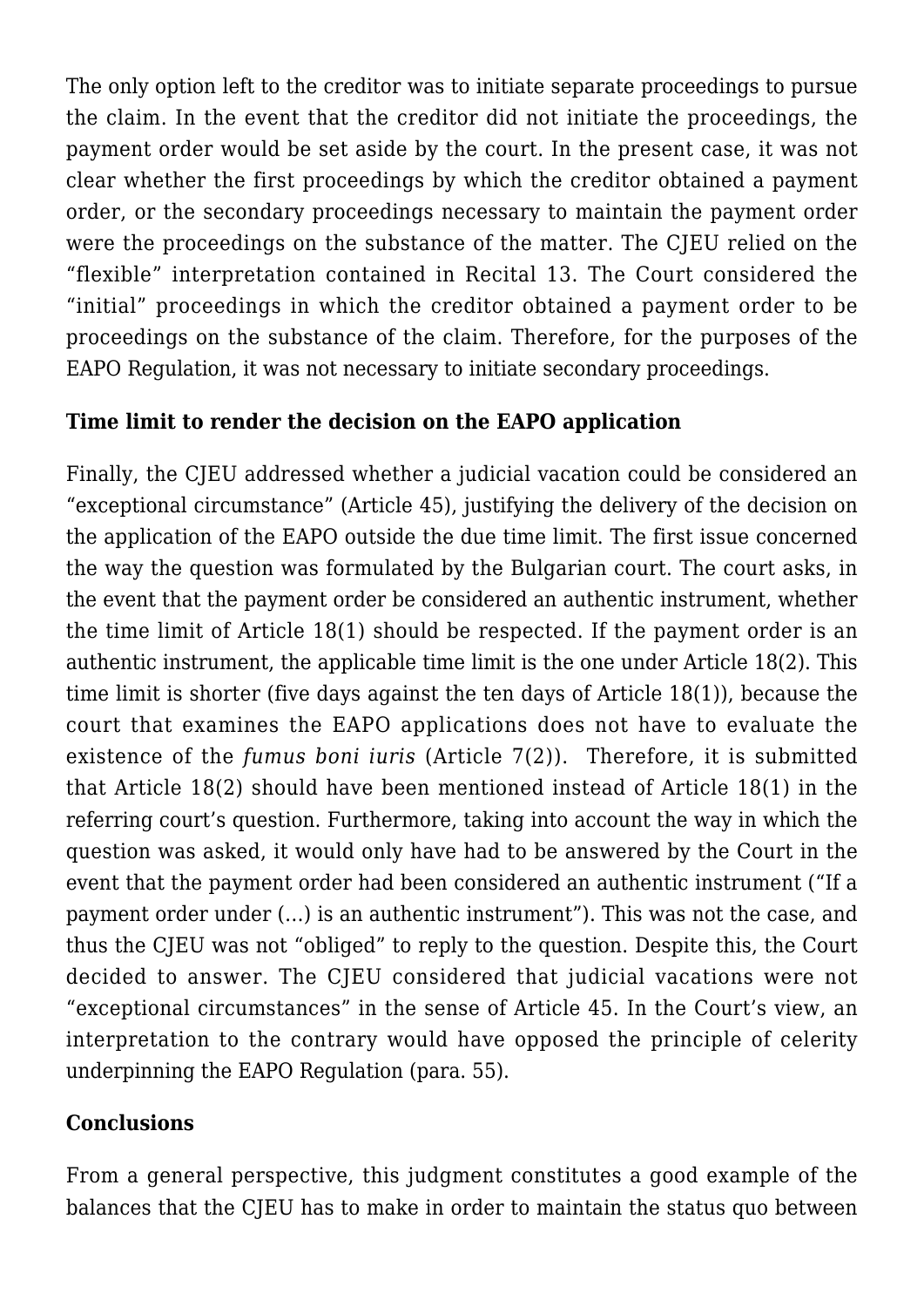the defendant and the claimant. One the hand, ensuring that the EAPO achieves its ultimate objectives in terms of efficiency, on the other, assuring the proper protection of the defendant. This search for an equilibrium between opposing interests also seems to be a general constant in other CJEU decisions concerning European uniform proceedings, especially those regarding the European Payment Order.

Observing the Court's reasoning in detail, we can clearly distinguish these two contrasting approaches. On the other hand, the Court adopts a pro-defendant approach regarding the first question, and a pro-claimant position on the one hand in its approach to the second and third questions.

In the first question, the Court adopted a pro-defendant approach. As the CJEU rightly remarks, the wording employed was unclear in asserting whether the title has to be enforceable or not. Anecdotally, only the Spanish version of the EAPO Regulation mentions that the authentic instrument has to be enforceable. As I already mentioned in my [commentary](https://conflictoflaws.de/2019/first-impressions-from-kirchberg-on-the-eapo-regulation-opinion-of-ag-szpunar-in-case-c-555-18/?print=print) on the AG Opinion in this case, this might be a mistranslation extracted from the Spanish version of Regulation 805/2004 establishing a European Enforcement Order Regulation. From the defendant's perspective, the EAPO Regulation is relatively aggressive. Since the preservation order is granted *ex parte*, defendants can only react once it is already effective. This puts a lot of pressure on the defendants, especially if they are a business requiring liquidity that might prefer to pay than to apply for a remedy and await to the proceedings on the substance of the case. It is for that reason that it was necessary to establish certain "barriers" to impede potential abuses: the preliminary prerequisites (Article 7). In those cases in which the creditor has already an enforceable title, the EAPO is merely the prelude to an incipient enforcement. However, if there is not such a title, or if the title is not yet enforceable, in that it is for instance a payment order, then the issuance of a preservation order must be the object of further prerequisites, since it is not clear if the right that the creditor claims exists. It is for that reason that the prima facie examination of the application includes an evaluation of the likelihood of success on the substance of the claim, and the provision of a security, which might deter abusive claimants from applying for an EAPO. Opening the most lenient regime to those creditors with a non-enforceable title would tip the balance in favour of the creditors. We might think about how the decision affects creditors who have obtained a title (e.g. judicial decisions) that is not yet